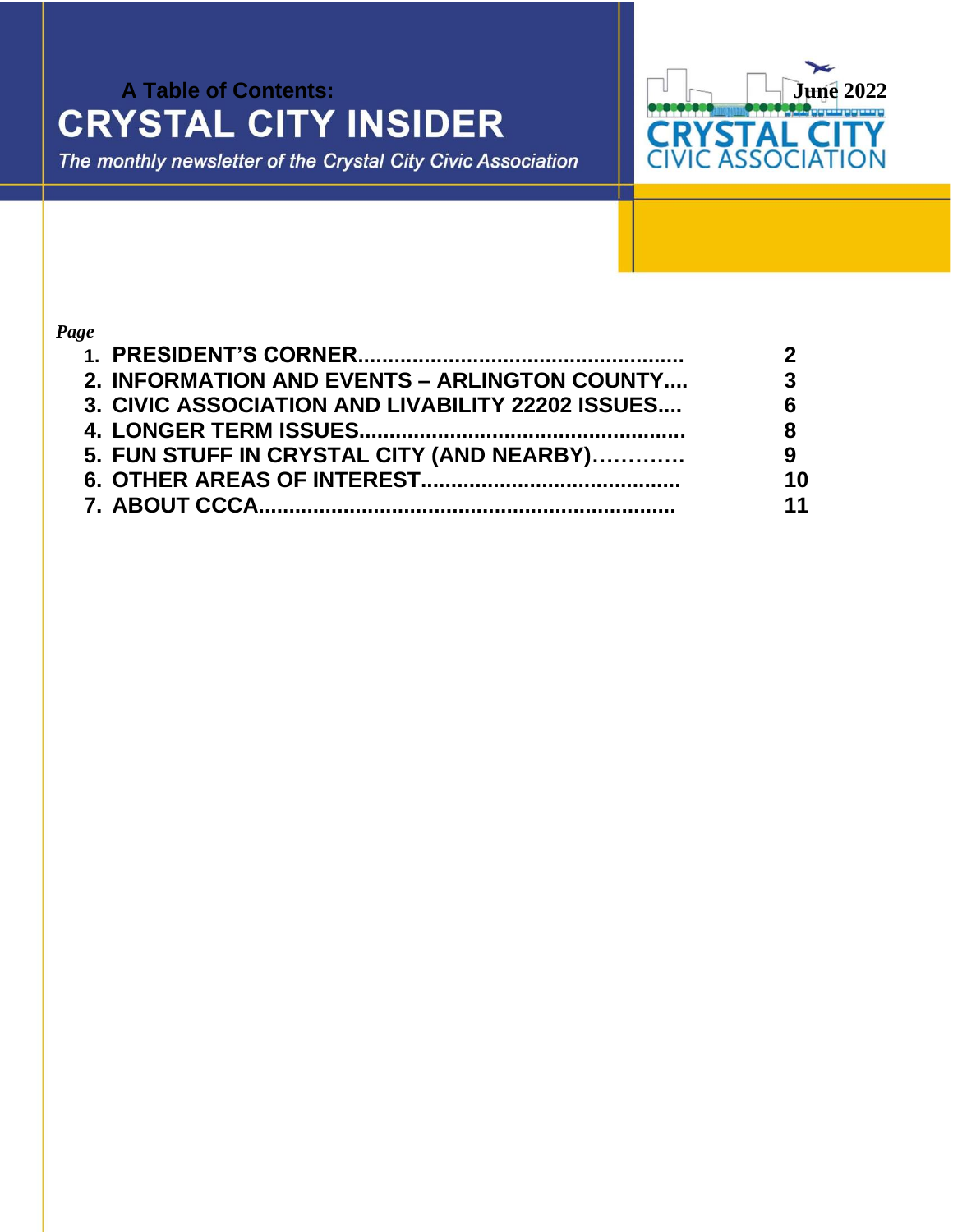# **PRESIDENT'S CORNER**

Message from CCCA's President President's Corner

Thanks to everyone who joined us virtually and in person for our May meeting on transportation. Our next regular meeting will be in September, but we will have a special meeting on June 15 to cover Route 1. This meeting will be for all three civic associations. We will cover all the different alternatives for 18<sup>th</sup> street and Route 1!

#### [Register here.](https://us02web.zoom.us/meeting/register/tZYoceqpqzgvE9Ir9wqYTiq-AUVPgL1LHXHQ)

The County 10-year investment plan was recently released and 3 Crystal City Parks were included. We have a significant number of new parks in the planning stages, but funding has been uncertain.

With summer approaching, please maintain personal awareness, as crime will increase. While our area does not have high crime rates, it does happen. A purse was recently stolen just outside of Long Bridge Park on Crystal Drive. A violent attack with weapon took place outside Bowlero on 23<sup>rd</sup> St on May 23.

Finally, be sure to visit our website [\(http://crystalcitycivic.org\)](http://crystalcitycivic.org/) or our Facebook page. (We always need people to help with social media!)

- *Eric Cassel, CCCA President*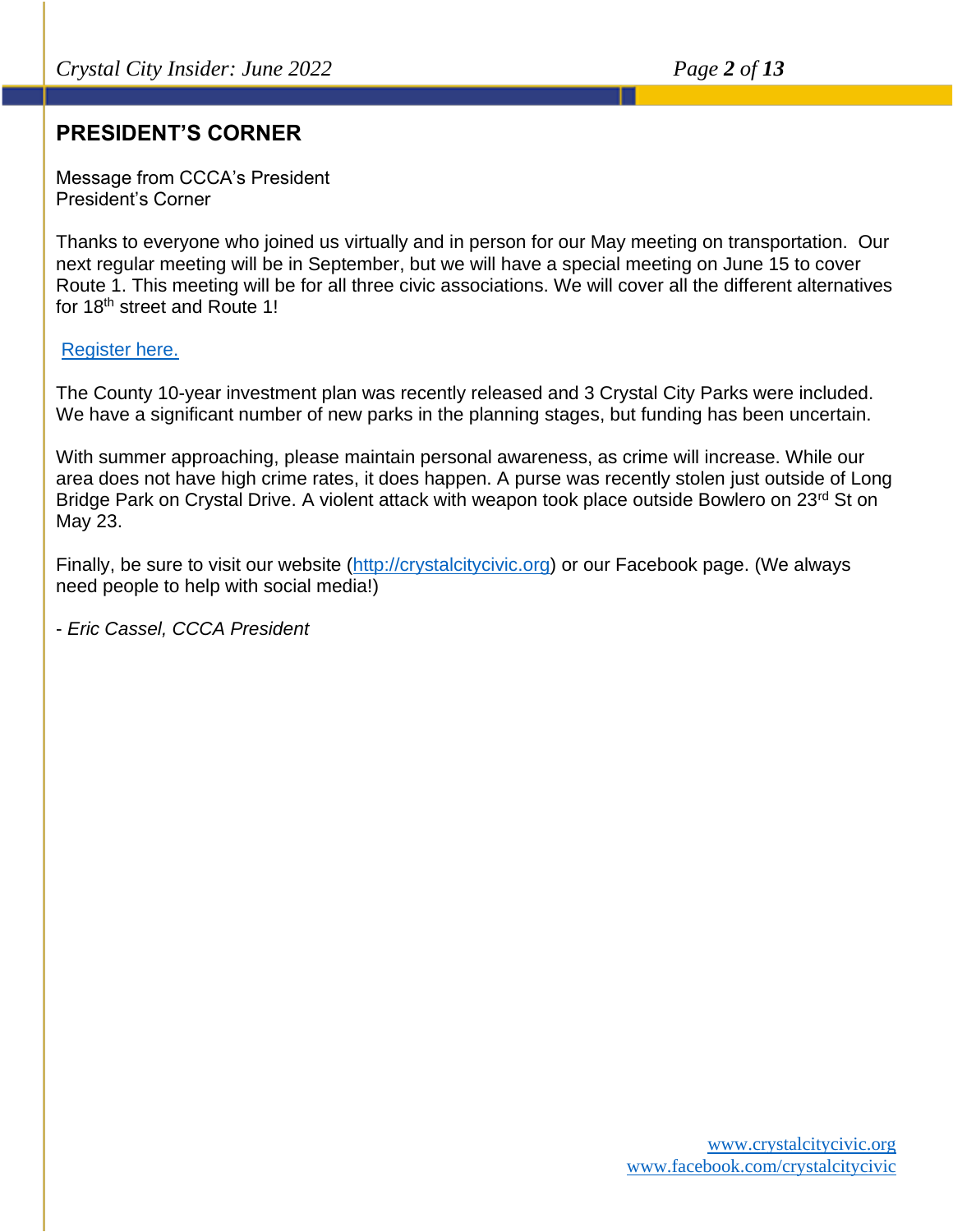# **INFORMATION/EVENTS – ARLINGTON COUNTY**

# **County Manager Proposes \$3.9 Billion, 10-Year Capital Improvement Plan**

Arlington County Manager Mark Schwartz presented his proposed FY 2023–2032 Capital Improvement Plan (CIP) to the Arlington County Board at its Recessed Meeting on Tuesday, May 17. The proposal outlines \$3.9 billion in investments for stormwater management and flood response, climate and environmental programs, parks, transportation, community infrastructure and more over the next 10 years. The FY 2023–2032 CIP returns to a traditional 10-year plan after a three-year CIP in FY 2022–2024 and a one-year CIP in FY 2021—both adjustments resulting from the COVID-19 pandemic. Like the FY 2023 Operating Budget adopted last month, the current CIP considers lessons learned from the pandemic and responds to emerging service and infrastructure demands across the County.

Items affecting 22202 reflecting CCCA and CCCRC recommendations

1. Parks Master Plans (pg. 2)

Crystal City Parks: \$22.7M, (2023-2028) *[CCCRC provided recommendations on specific parks – CIP provides a general allocation]:*

- *a. 18th St. Metro Park*
- *b. Center Park*
- *c. 23rd Street Park*

Short Bridge Park: \$6.8M, (2023—2025)

Virginia Highlands Park: \$27M,(2028,-2032 with most of it in the 2032 (\$23.3M, the last year of the CIP*) [CCCRC recommendation, but this is quite a bit later than we would prefer]*

#### 2. Transportation Complete Streets (pg. 4-5)

Army Navy Country Club Trail \$4.9M (2023-2026) *[CCCRC recommendation]*

Army Navy Drive Complete Street \$14.4M (2023-2026)

Crystal City, Pentagon City, Potomac Yard Street \$137.3M (2023-2032)

3. Transportation, Arlington Transit Program (pg. 5)

Army Navy Transit Center \$0.2M (2023-2028, with most funding in 2023)

Crystal City Metro Station East Entrance \$91.4M (2023-2026*) [CCCRC recommendation]*

Crystal City Potomac Yard Transitway Upkeep \$1.7M (2023-2024) *[CCCRC recommendation]* Pentagon City Metro Station, Second Elevator \$3.5M (2023)

PrTN Transitway extension to Pentagon City \$25.3M (2023-2025*) [CCCRC recommendation]*

PrTN Transitway extension (Potomac Ave-Alexandria) \$7.5M (2023-2026) *[CCCRC recommendation]*

4. WPCP Capital Sustainment (pg. 6-7)

Various items: \$274.7M (2023-2032)

# **Va. congressional delegation puts weight behind Route 1 proposal**

Members of Congress from Virginia are pushing the federal government to help fund proposed changes to Route 1. The changes, while still being hashed out by VDOT and local officials, would lower elevated portions of Route 1 through Crystal City to grade, turning it into a lower speed "urban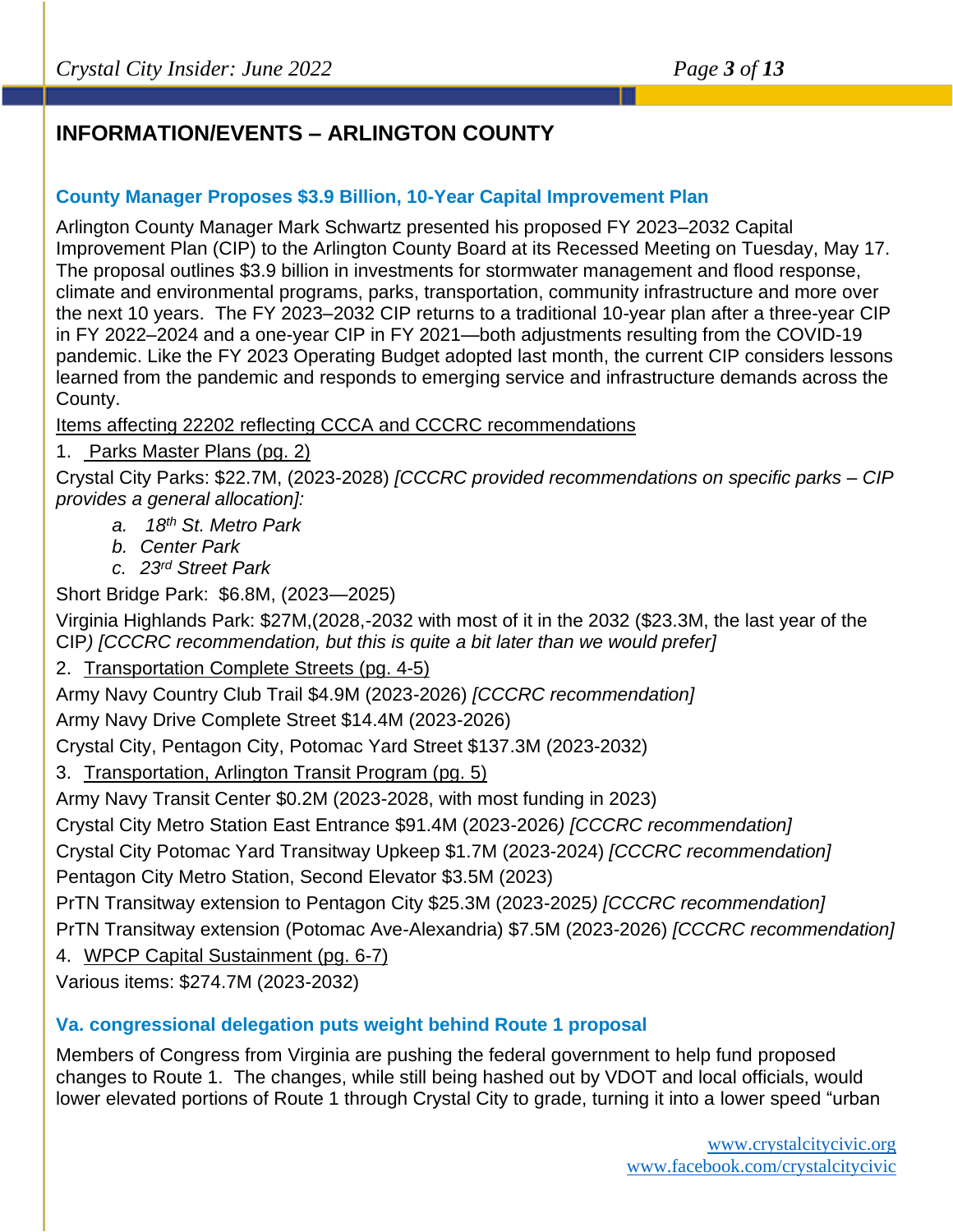boulevard." VDOT is also mulling at least one pedestrian bridge or tunnel at 18th Street S., near the Metro station, to improve safety. [Read more here.](https://www.arlnow.com/2022/05/24/va-congressional-delegation-puts-weight-behind-route-1-proposal/?mc_cid=a92d166c95&mc_eid=e22d65c5c2)

# **Arlington County Long Range Planning Committee (LRPC) of the Planning Commission Meeting**

The Missing Middle Housing Study is exploring how new housing types could help address Arlington's shortfall in housing supply and gaps in housing choices. The study, which began in the Fall of 2020, includes three phases. Anticipated outcomes include:

- A shared understanding of the problem
- Options for County Board consideration
- Policy/regulation changes to enable new housing types
- Identification of issues for further study

Upcoming meeting: Monday, June 6, 2022, 7:00 - 9:00 p.m. [Read more here.](http://commissions.arlingtonva.us/planning-commission/lrpc/)

# **National Landing BID Coverage**

Free Fitness Class — Join HUSTLE at Long Bridge Park in National Landing for a weekly sweaty and fun outdoor HIIT class. Arlington, VA has been named one of the fittest cities in the country, so get your heart pumping at an outdoor HIIT class with local fitness instructors.

# **General National Landing Coverage**

#### Amazon's HQ2 at Metropolitan Park lands four more retailers

Amazon announced a second set of retailers that will join the first phase of HQ2. The four small businesses — a fitness studio, bike shop, juice shop and burger joint — will open in the 67,115 square-foot space for ground-floor retail at Metropolitan Park by the end of 2023, not long after HQ2's 22-story office towers are set to open. Amazon has said before the company is committed to filling out its retail space with small businesses, prioritizing underrepresented owners, including women and people of color.

#### **Check Out New Resources Announced at the May 16 County Open House**

At the highly attended Crystal City-Pentagon City Virtual Open House May 16, County staff announced the release of [a new Interactive map](https://arlgis.maps.arcgis.com/apps/dashboards/7f36c2e84dda44a88d34290309c0edd2) for Crystal City-Pentagon City projects (County, private developers, VDOT, and VRE): Test it out and send your comments to the County. The bottom of the map info page states: For more information related to planning in this area, visit the Crystal City - [Pentagon City Planning at a Glance webpage.](https://www.arlingtonva.us/Government/Projects/Neighborhoods/Crystal-City/Development) Have questions about the map? Reach out to<mailto:EngageArlington@arlingtonva.us>

For those who were not able to make it, the recordings with associated timestamps in the description are [here.](https://www.youtube.com/watch?v=0oDB0BTJY3A) The video will also be added to the description of the map itself.

# **Arlington Encourages Caution Due to Rise in COVID-19 Cases**

Arlington County and the region continue to experience a rise in [COVID-19 cases.](https://content.govdelivery.com/accounts/VAARLINGTON/bulletins/3191575) As of May 23, 2022, the County remains in the CDC's Medium Community Level of transmission, with a positivity rate hovering around 14.7% – its highest since early January. Use layered prevention strategies to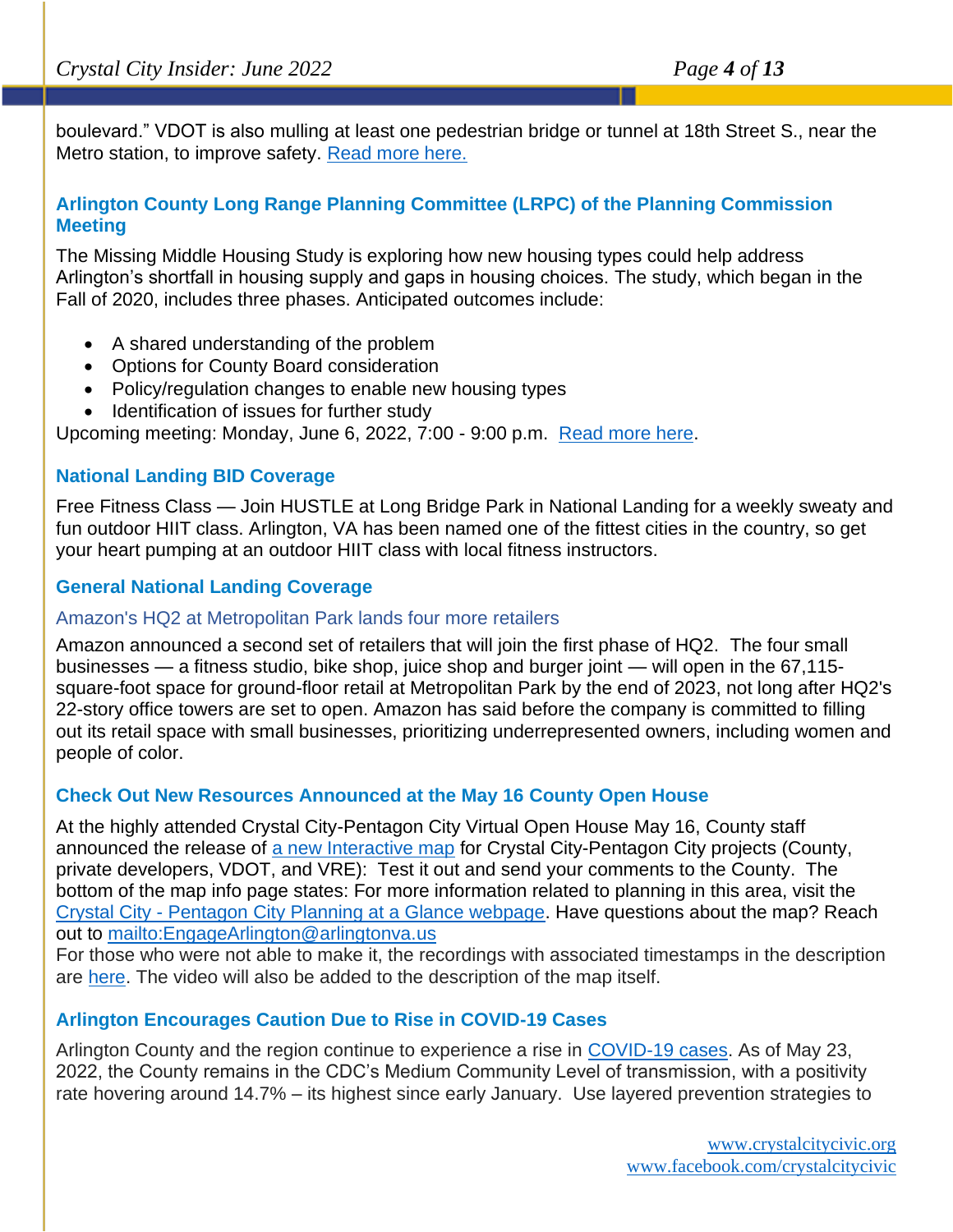keep yourself and your loved ones healthy – and to keep up the progress we've made in fighting the pandemic.

# **Profile 2022**

.

The Arlington County Profile is an annual report providing statistical information including demographics, development, employment, transportation, community resources and much more. The Profile has been updated for 2022 and includes the following features: data topics, key facts and takeaways, and planning corridor statistics.

[Profile 2022\(PDF, 3MB\)](https://www.arlingtonva.us/files/sharedassets/public/projects/documents/data-and-research/profile2022_1.pdf)

[Profile 2022 Interactive Summary by Planning Corridor](https://app.powerbi.com/view?r=eyJrIjoiMzc2YTEyZGQtYTdiNi00OTEyLTlmMjItZWRiMzg2NWI2ZmNkIiwidCI6IjgwMzU0ODA0LTFmZGYtNDI4ZS05ZjVmLTUwOTFlOTk0Y2Y1NCIsImMiOjF9)

[Profile Open Data \(2022 data coming soon\)](https://data.arlingtonva.us/results?term=profile)

[The Interactive Corridors Summary](https://app.powerbi.com/view?r=eyJrIjoiMzc2YTEyZGQtYTdiNi00OTEyLTlmMjItZWRiMzg2NWI2ZmNkIiwidCI6IjgwMzU0ODA0LTFmZGYtNDI4ZS05ZjVmLTUwOTFlOTk0Y2Y1NCIsImMiOjF9) (shown above) highlights population and housing statistics by planning corridor.

For more information about Arlington's history, amenities and highlights, see [Arlington Fast Facts.](https://www.arlingtonva.us/Government/Projects/Data-Research/Fast-Facts)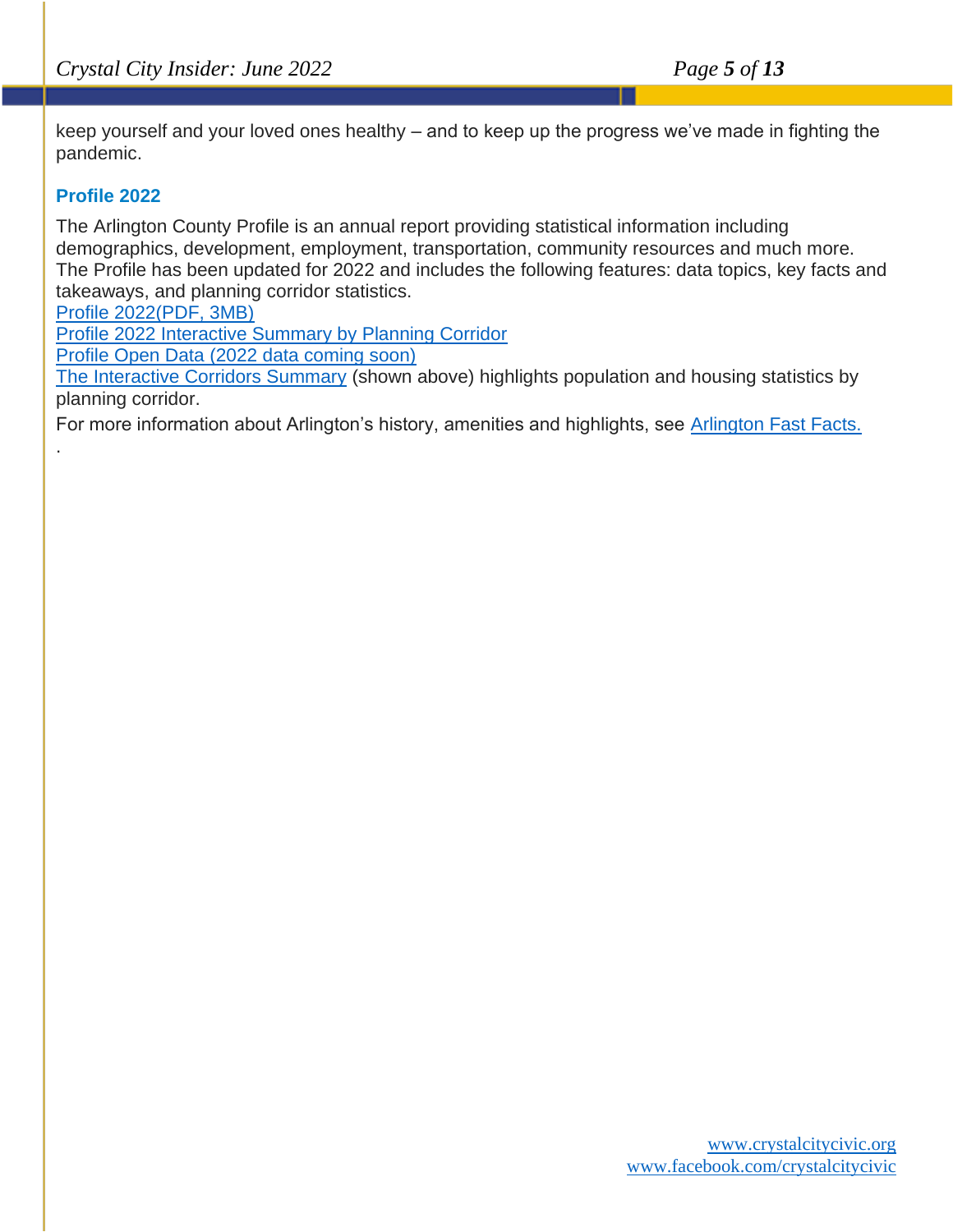# **CIVIC ASSOCIATION AND LIVABILITY 22202 ISSUES**

#### **Development/Construction Timelines**

The following timelines are very tentative but will give residents an idea of what to expect and when from a variety of projects. The County has changed its [website.](https://www.arlingtonva.us/Home) See [a new Interactive map](https://arlgis.maps.arcgis.com/apps/dashboards/7f36c2e84dda44a88d34290309c0edd2) for Crystal City-Pentagon City projects (County, private developers, VDOT, and VRE): You can also check the [National Landing BID Development Map.](https://nationallanding.org/our-downtown/development-map)

#### **Upcoming Meetings and Deadlines:**

- **June 6, 7-9 pm, LRPC on Missing Middle Housing Study**
- **June 13, 7-9 pm: SPRC on JBG's site plan for 2250 Crystal Dr/233 23rd Street**
- **June 14, 7-9 pm: LRPC on JBG's site plan for Americana on Eads Street**
- **June 15, 7-9 pm: Joint 3 civic association meeting on Route 1**
- **June 21, 6:30-8:30, VDOT Public Information Meeting on Route 1**
- **June 22, 7-9 pm, Public Information Meeting on Long Bridge**

# **VDOT Feasibility Study for Route 1**

VDOT recently posted the recording and presentation from their first Public Information Meeting (PIM) for Phase 2 of their Route 1 Multimodal Improvements Feasibility Study. Individuals and organizations had until May 20 to submit comments. The Livability 22202 Route 1 Working Group worked on designs for 18th Street between Eads and Clark-Bell and Right of Way (ROW) for an atgrade Route 1. These designs were included as attachments to their March 20 letter to VDOT, which ranked the proposed crossings of an at-grade Route 1 at 18th, the need for a wider ROW, and concerns about VDOT's proposed TDM plans. [Read the letter and review the attachments here.](https://drive.google.com/file/d/1FoUMnrc3ZfEIWXOUsm-yL0mA0dMx_YOL/view?usp=sharing)  The Livability 22202 Route 1 Working Group has also been working with the People before Cars Coalition to send a joint letter to VDOT on several Route 1 issues upon which they agree. [The letter](https://ctycms.com/va-national-landing/docs/letter-from-pbc-and-livability-working-group-to-vdot-5-20-22.pdf) 

[can be found here.](https://ctycms.com/va-national-landing/docs/letter-from-pbc-and-livability-working-group-to-vdot-5-20-22.pdf) 

The CCCA is hosting a community-wide meeting on Wednesday, June 15 to share the Working Group proposals to date and to gather feedback on how the community feels about the Phase 2 VDOT study and its proposals. [Register in advance for this virtual meeting:](https://us02web.zoom.us/meeting/register/tZYoceqpqzgvE9Ir9wqYTiq-AUVPgL1LHXHQ) After registering, you will receive a confirmation email containing information about joining the meeting.

Watch the [VDOT project page](https://www.virginiadot.org/projects/northernvirginia/route_1_multimodal_improvements_study.asp) and 22202 community listservs and civic association websites for information on the second PIM for the project, which will focus on the Right of Way (ROW) - what is needed in the space between the building edge on the east side and the building edge on the west side of an at-grade Route 1.

#### **Housing renter survey**

The housing workgroup of Livability 22202 is a community, volunteer-run effort in our neighborhood to address unmet housing needs. We know there have been a lot of changes in the past year, especially in terms of cost of living and housing. As development continues, Housing Livability 22202 is curious about your housing and rental experiences, particularly in terms of the cost of living. We will use the results to highlight the pressing need to make sure everyone has access to housing that they can afford. If you are a renter in the 22202 zip code, please consider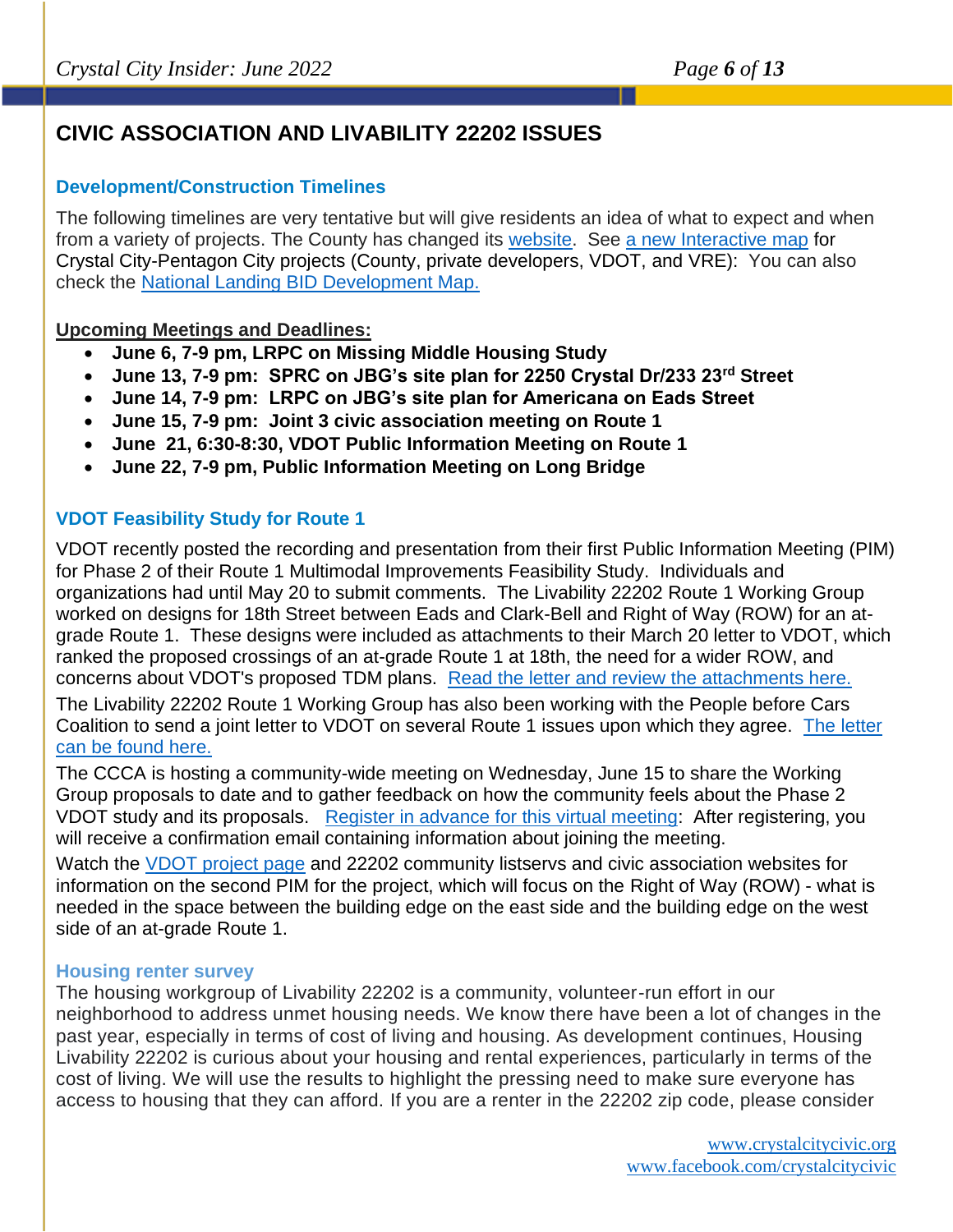taking a few minutes [to fill out the survey.](https://nam12.safelinks.protection.outlook.com/?url=https%3A%2F%2Fdocs.google.com%2Fforms%2Fd%2Fe%2F1FAIpQLSdF3n4LiYzCZin-nBxHMP0bwRwLS_K8QKSN0gmm8P3CajEv6A%2Fviewform&data=05%7C01%7C%7C97b4d47658bb46df63f708da43272870%7C84df9e7fe9f640afb435aaaaaaaaaaaa%7C1%7C0%7C637896132710743195%7CUnknown%7CTWFpbGZsb3d8eyJWIjoiMC4wLjAwMDAiLCJQIjoiV2luMzIiLCJBTiI6Ik1haWwiLCJXVCI6Mn0%3D%7C3000%7C%7C%7C&sdata=L0yth0IOqwiuT0SqgPnjHYpI9gSrydxz4JMmexgoEVA%3D&reserved=0) You can remain completely anonymous if you so choose.

# **Livability 22202 Leadership Meeting with Dweck RE Crystal Towers 3, 1600 S. Eads Street Proposal**

Highlights of the meeting on Wednesday, May 18, 2022

Dweck proposed a Major Site Plan Amendment (#13) for:

- Construction of two new buildings: a one-story retail building containing approx. 28,000 sf of retail GFA, and an 11-story building containing 209 residential units and approx. 8,500 sf of retail GFA.
- Modifications requested for additional density consistent with ACZO Sec. 15.5.9, density exclusions, reduced parking ratios, reduced loading spaces, and other modifications.

Most of the concerns were about the proposed circulation:

- Having a single exit/entrance to underground parking on 18<sup>th</sup> seemed problematic.
- Drivers could also enter from Fern but would wind through the site to the parking entrance (and more traffic on Fern is also problematic).
- Entering from 18<sup>th</sup> would require drivers to drive WB on 18<sup>th</sup>; EB drivers would need to make a U-turn at Eads; exiting drivers could only turn west along 18<sup>th</sup>.
- The current exit on the north side would be sorely missed.
- It was also noted that current PUDO space, especially for Crystal Flats, is too limited and causes many conflicts with other drivers, cyclists, and pedestrians along  $18<sup>th</sup>$ .

#### **New Start Date: 15th St S Sidewalk Improvements**

Arlington County contractors will begin work on the 15th Street South sidewalk and crosswalk improvements the week of June 6. Weather permitting, this work will be completed by late August. The north sidewalk between South Eads Street and the Richmond Highway/Route 1 overpass will be closed. Signs will be posted to direct pedestrian traffic to the southern sidewalk at South Eads Street and at South Clark Street. The crosswalk between the east end of the block and the 15th Street South median will be closed; one lane will be open at a time during work hours Work hours will be Monday-Friday, 9:00 A.M. to 4:00 P.M. To learn more, visit the 15th Street South Pedestrian Improvements project page. Previous communications listed the project timeline as May to July.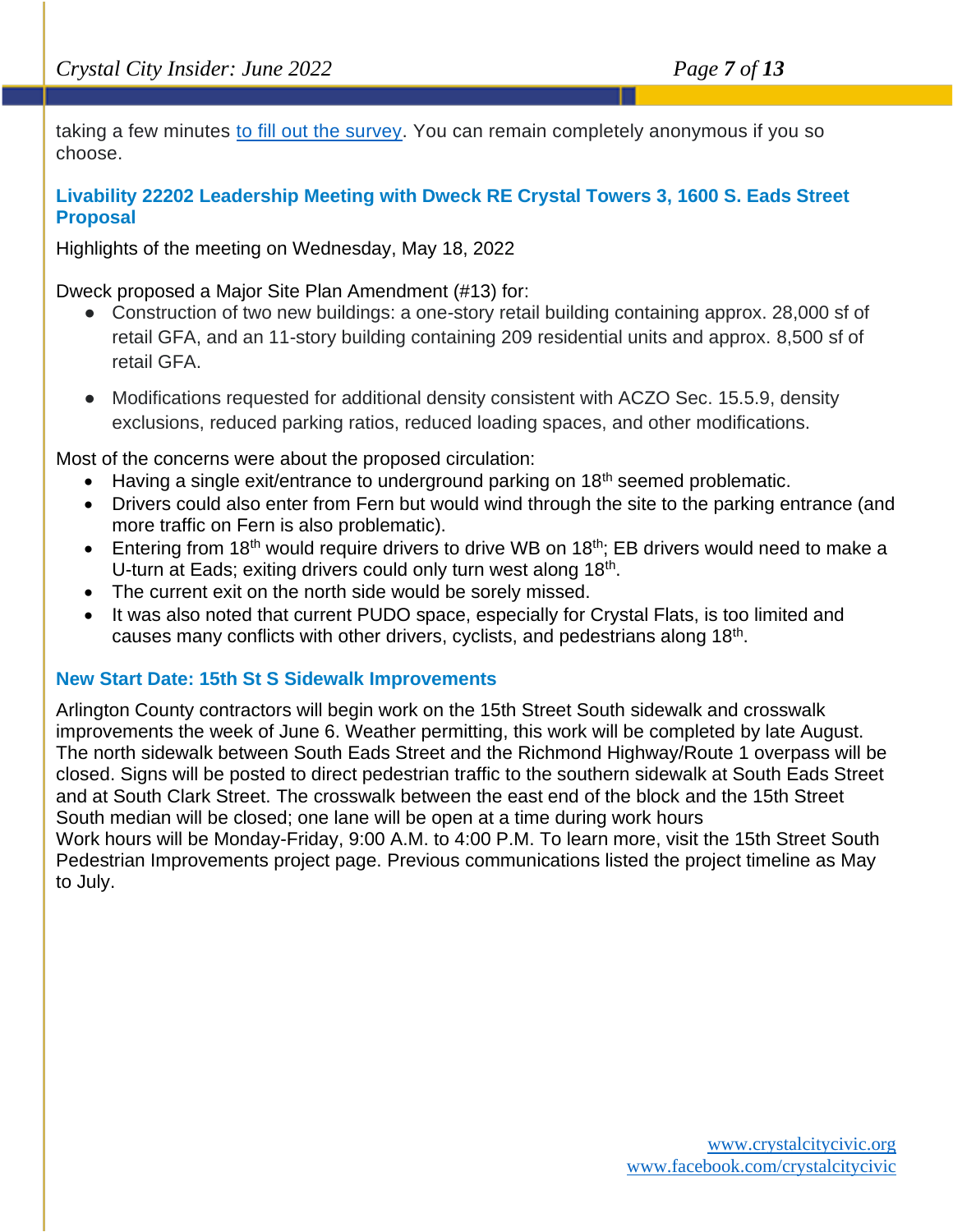# **LONGER TERM ISSUES**

#### **1900 Crystal Drive Noise Concern**

The permit request for extended crane operation hours at 1900 Crystal Drive filed by JBG is likely to be canceled. The FAA had recently changed its rules on crane heights voiding previous County permission for crane construction. The problem appears to be solved and extra hours will not be needed.

# **JBG Site Plan for 2250 Crystal Dr/233 23rd Street**

JBG conducted a well-attended site tour on May 12. There is temporary disruption of the south end exit from the Underground shops which has caused confusion. JBG is working on new navigational signs to improve directions. The online SPRC engagement opportunity closed May 16. The first regular SPRC Is scheduled for June 13. See details on the [project page.](https://www.arlingtonva.us/Government/Projects/Project-Types/Site-Plan/2250-Crystal-Drive)

#### **JBG Site Plan for Americana Hotel on Eads Street**

The first LRPC will take place June 14. A key issue that will be raised is the width of the Right of Way on Route 1 which is currently under discussion with VDOT on its feasibility plan for bringing Route 1 down to grade. Details will be posted on the [LRPC website soon.](https://www.arlingtonva.us/Government/Commissions-and-Advisory-Groups/Planning-Commission/Long-Range-Planning-Committee)

# **JBG Site Plans for River House**

JBG has been doing listening tours in the 22202 community and hopes to eventually do a walking tour in the future. Timing is unclear, but there will need to be a PDSP for the full site as well as at least one 4.1 submission this fall.

#### **PenPlace**

Timing for construction is unclear. JBG is closing soon with Amazon on the land sale. There will eventually be a preconstruction meeting. [See the project page for details.](https://www.arlingtonva.us/Government/Projects/Project-Types/Site-Plan/Pen-Place-2021)

# **Melwood GLUP Tier 1 Virtual Meeting, Thursday, May 12, 2022**

Approximately 70 people attended the meeting, with AHCA officially opposed but other entities in support of moving to the full-scale Tier 2 review (CCCA, CCCRC, BID, etc.). Resources are:

- [Project Page](file:///C:/Users/Owner/AppData/Local/Microsoft/Windows/INetCache/Content.Outlook/HLYU2NDW/%20https/www.arlingtonva.us/Government/Projects/Plans-Studies/General-Land-Use-Plan/Studies/Melwood)
- [Meeting recording:](https://www.youtube.com/watch?v=sBkkc4XRcWk) (hint watch it at 1.5x speed or higher)
- [Staff slides:](https://www.arlingtonva.us/files/assets/public/melwood-lrpc-tier-i-ppt-5.9.22-accessible.pdf)
- [Applicant slides:](https://www.arlingtonva.us/files/assets/public/applicant-presentation.pdf)
- **[Summary of GLUP process](file:///C:/Users/Owner/AppData/Local/Microsoft/Windows/INetCache/Content.Outlook/HLYU2NDW/%20%20https/www.arlingtonva.us/files/assets/public/special-glup-studies-process-one-pager-003.pdf)**

#### **Long Bridge Project Virtual Public Meeting**

The Virginia Passenger Rail Authority will be holding an online public meeting to talk about the [Long](https://lnks.gd/l/eyJhbGciOiJIUzI1NiJ9.eyJidWxsZXRpbl9saW5rX2lkIjoxMDcsInVyaSI6ImJwMjpjbGljayIsImJ1bGxldGluX2lkIjoiMjAyMjA2MDEuNTg3MjcxNzEiLCJ1cmwiOiJodHRwczovL3RyYW5zZm9ybWluZ3JhaWx2YS5jb20vcHJvamVjdHMvbG9uZy1icmlkZ2UvIn0.qZDSA6FNreBETK6XPhaiQ46T_EWGkX5K9UtMkD6CGxY/s/1376139689/br/132200091710-l)  [Bridge Project](https://lnks.gd/l/eyJhbGciOiJIUzI1NiJ9.eyJidWxsZXRpbl9saW5rX2lkIjoxMDcsInVyaSI6ImJwMjpjbGljayIsImJ1bGxldGluX2lkIjoiMjAyMjA2MDEuNTg3MjcxNzEiLCJ1cmwiOiJodHRwczovL3RyYW5zZm9ybWluZ3JhaWx2YS5jb20vcHJvamVjdHMvbG9uZy1icmlkZ2UvIn0.qZDSA6FNreBETK6XPhaiQ46T_EWGkX5K9UtMkD6CGxY/s/1376139689/br/132200091710-l) on Wednesday, June 22, at 7:00 P.M. The Long Bridge Project will construct a new, two-track railroad bridge next to the existing Long Bridge, creating a four-track corridor. A new bikepedestrian bridge also will be constructed as part of the mitigation to National Park Service (NPS)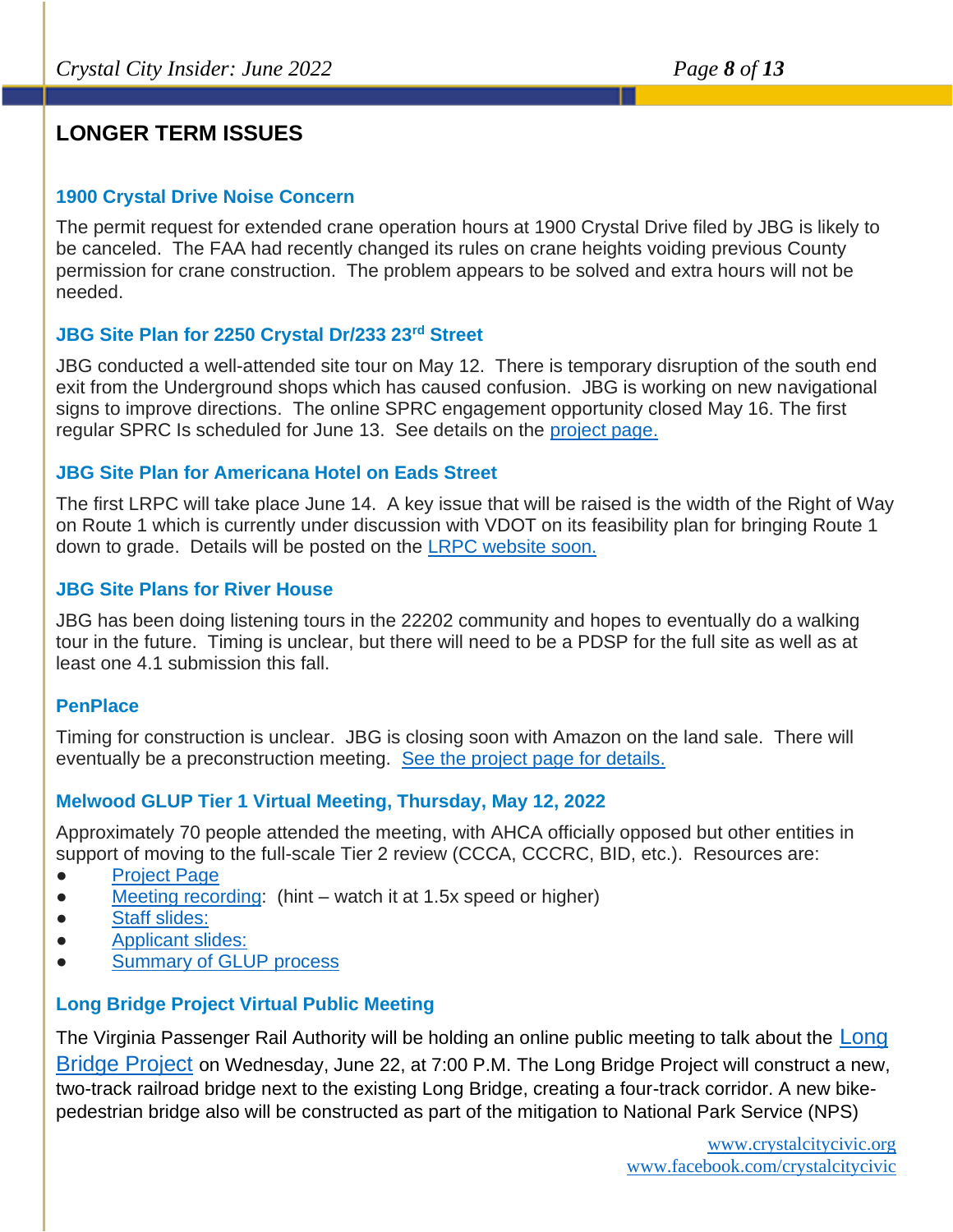parkland and will span the Potomac River and George Washington Memorial Parkway, connecting Long Bridge Park directly to East and West Potomac Parks.

Can't make the meeting? The VPRA will also be holding two all-day pop-ups at the Wharf in DC on Wednesday, June 15, and at the Long Bridge Aquatics and Fitness Center on Saturday, June 18.

[Register online](https://lnks.gd/l/eyJhbGciOiJIUzI1NiJ9.eyJidWxsZXRpbl9saW5rX2lkIjoxMDgsInVyaSI6ImJwMjpjbGljayIsImJ1bGxldGluX2lkIjoiMjAyMjA2MDEuNTg3MjcxNzEiLCJ1cmwiOiJodHRwczovL3ZoYi56b29tLnVzL3dlYmluYXIvcmVnaXN0ZXIvV05fdEx6b1hWd1FSeUtGaW5sRFVNQlI2QSJ9.59kVdGJwwC-InVPQxhorYVzjN_389KMkGvxGiwGY7NE/s/1376139689/br/132200091710-l) to receive the Zoom link for the June 22 meeting, and learn about other upcoming events on the [VPRA event page.](https://lnks.gd/l/eyJhbGciOiJIUzI1NiJ9.eyJidWxsZXRpbl9saW5rX2lkIjoxMDksInVyaSI6ImJwMjpjbGljayIsImJ1bGxldGluX2lkIjoiMjAyMjA2MDEuNTg3MjcxNzEiLCJ1cmwiOiJodHRwczovL3ZhcGFzc2VuZ2VycmFpbGF1dGhvcml0eS5vcmcvZXZlbnRzIn0.kJ4B1sp04B7ZmrAracOe9Znd3uDcqckJXRwPWkM2w5c/s/1376139689/br/132200091710-l)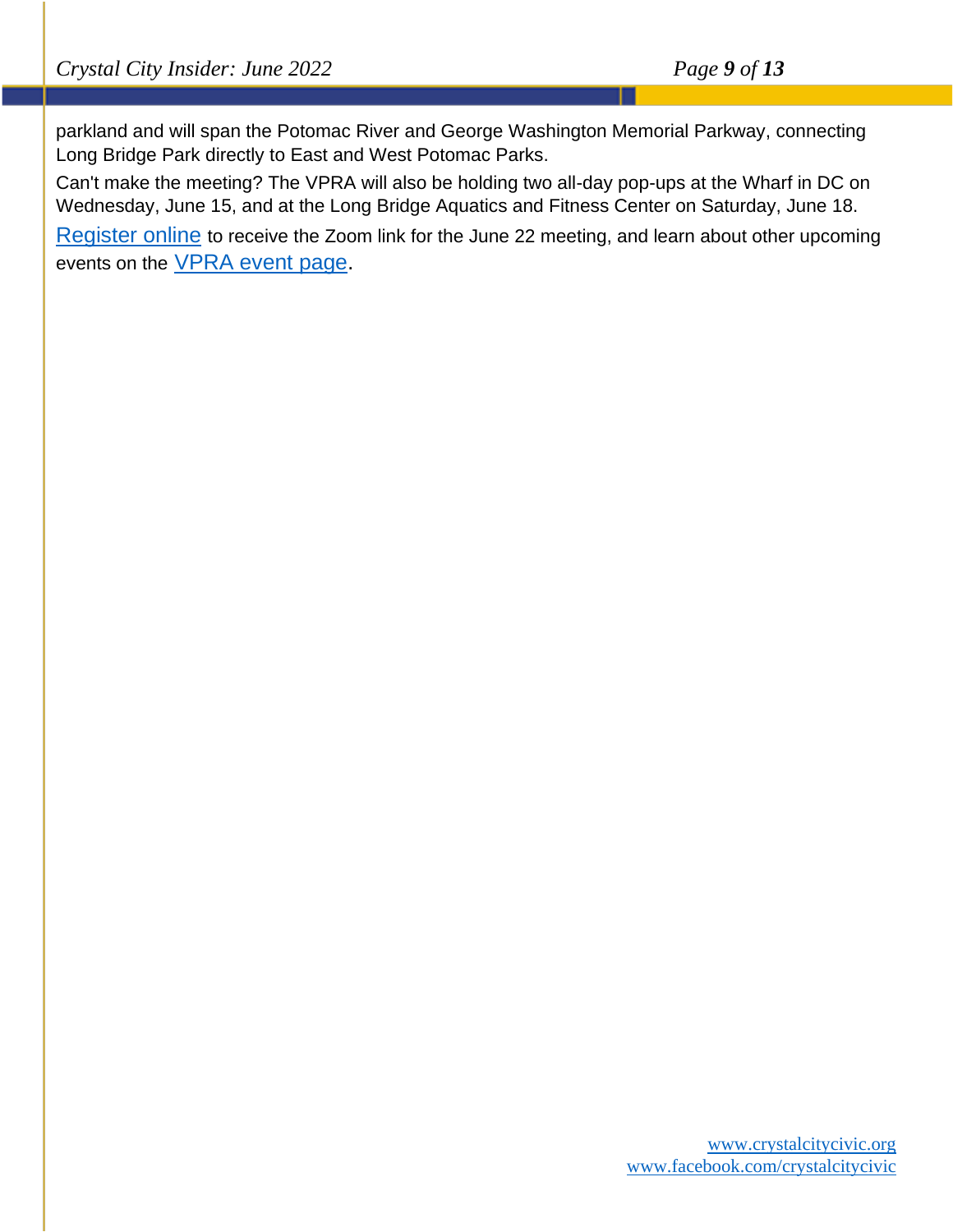# **FUN STUFF IN CRYSTAL CITY (AND NEARBY)**

# **BID Activities**



Have you wondered about the 6 colorful tables and the Airstream at Gateway Park? The BID says that an announcement around the airstream and programming ("Streamlife") will go out soon and there will be signage as well. The location of the airstream is being moved because drainage is an issue, and no programming is possible there. It will be moving to 101 12th Street ("Gateway Green") soon. There will be programming and coffee breaks there this summer. There will also be a big announcement on the revamped Friday Night music series which will kick off on June 10.

# **Amazon Fresh in Crystal City now eyeing summer opening**

Crystal City's Amazon Fresh is looking at a summer opening, a company spokesperson confirms. Back in February, a mystery was solved when it was confirmed that an Amazon Fresh grocery store was moving into the large retail space at 1550 Crystal Drive. Now, the company says that residents likely won't have to wait too long for Crystal City's only grocery store to open. "We haven't confirmed an exact opening date yet, but we can confirm it will open this summer," a company spokesperson said in an email. In addition to traditional checkouts, the store will also have what the company calls "Just Walk Out technology," meaning customers can exit the store without physically going to any check-out. [Read more here.](https://www.arlnow.com/2022/05/25/amazon-fresh-in-crystal-city-now-eyeing-summer-opening/?mc_cid=3befaabd6a&mc_eid=e22d65c5c2)

#### **Green Community Celebration & Tour: Homes, Gardens & More!**



Next date: Sunday, June 05, 2022 | 01:00 PM to 04:00 PM. Get ideas and inspiration to help build a greener community in Arlington on Sunday, June 5, 1-4pm! Visit green homes, gardens and community spaces throughout Arlington. Join us for a Green Community Celebration at Shirlington Library Plaza. The 19th annual Green Community Tour (formerly the Green Home and Garden Tour) will showcase green homes, green renovations, and watershed-friendly gardens in Arlington. Features include energy efficient technologies, solar energy, water-saving technologies, rain gardens, native

plants, wildlife habitat and more. **The Highlands Urban Garden (HUG) is on the tour.**

The simultaneous Green Community Celebration at Shirlington Library Plaza will feature electric vehicles, exhibits and family-friendly fun!

The celebration and tour are sponsored by Arlington County's Office of Sustainability and Environmental Management, EcoAction Arlington, Virginia Cooperative Extension and Arlington Public Libraries. [Register for the 2022 Green Community Tour with program partner EcoAction](https://interland3.donorperfect.net/weblink/weblink.aspx?name=E351125&id=52)  [Arlington!](https://interland3.donorperfect.net/weblink/weblink.aspx?name=E351125&id=52)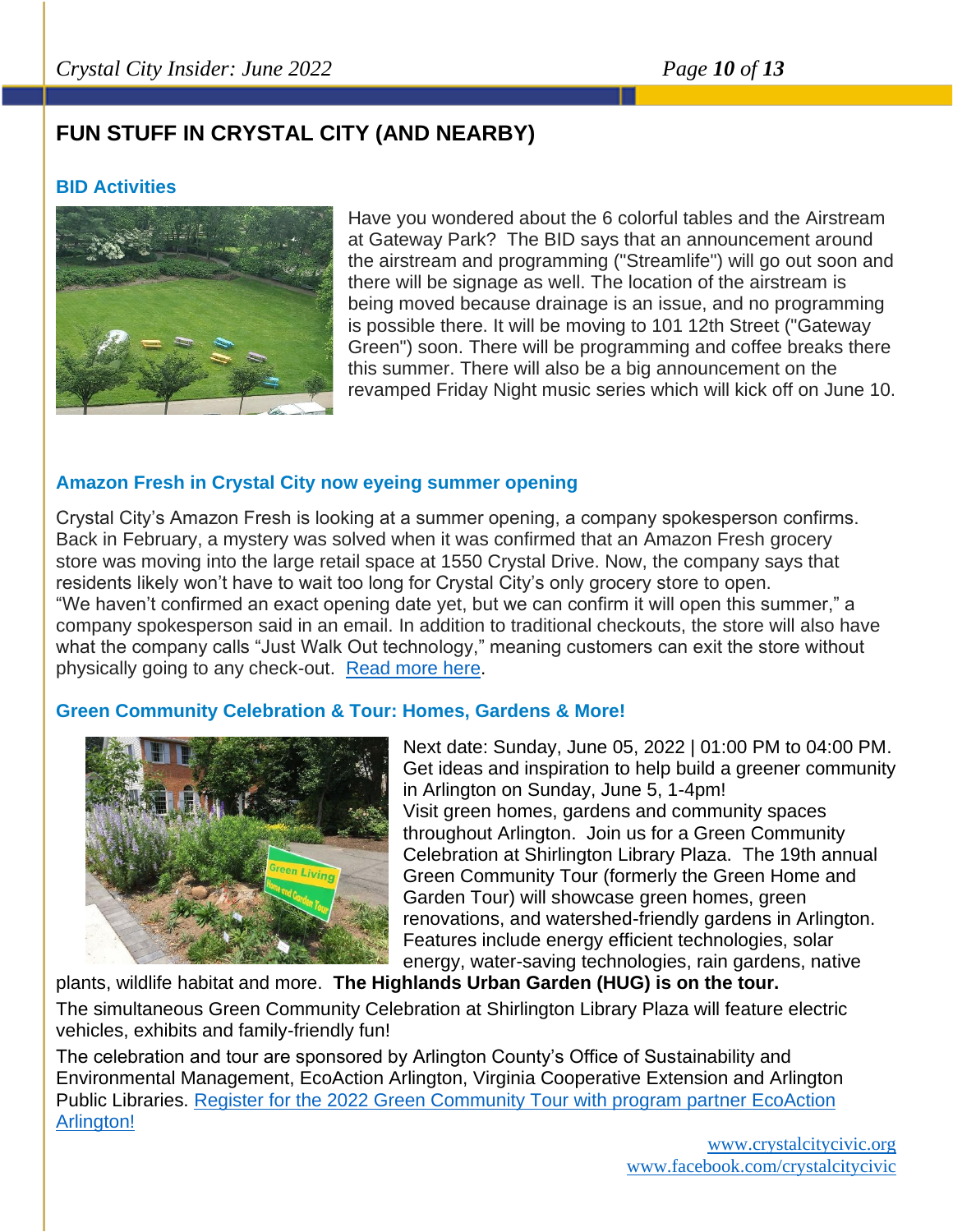# **Volunteer with FOUA & Plot Against Hunger**



Friends of Urban Agriculture has launched our new volunteer management system. Whether you volunteer at a garden, at the bagging center, go gleaning, or other volunteer activities, we invite you to set up your own volunteer profile in our new system [here:](https://arlingtonurbanag.org/volunteer/)

Once you have a profile, [you can login here](https://arlingtonurbanag.org/volunteer-login/) and check out volunteer opportunities and sign up to volunteer. We'll be adding new volunteer opportunities to the calendar. Check back regularly to find the perfect opportunity for you.

The Highlands Urban Garden (HUG) at Virginia Highlands Park is part of the system. We're always looking for volunteers right in our neighborhood.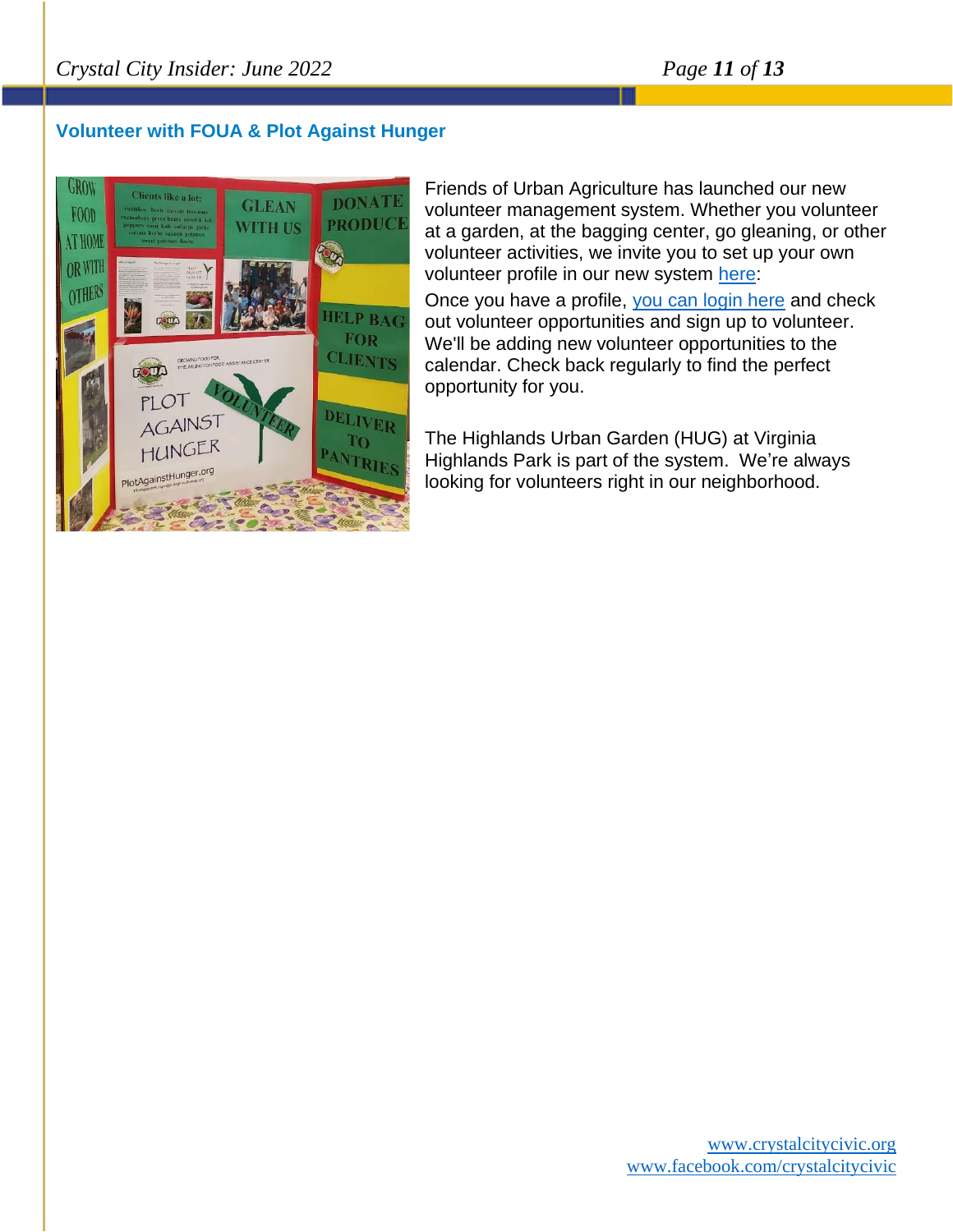# **OTHER AREAS OF INTEREST**

# **Metro And Alexandria Officials Prepare For Months-Long Yellow Line Disruptions**

Officials in Alexandria are preparing for lengthy service disruptions on Metro's Yellow Line that are expected to start in September. The closures are due to two major construction and maintenance projects. Connecting the new Potomac Yard station to the current rail line will require a closure of all service south of National Airport from Sept. 10 – Oct. 6. Also starting in September, maintenance and rehabilitation on the Yellow Line's bridge over the Potomac River and tunnel into D.C. will stop service between Pentagon station and L'Enfant Plaza for seven or eight months.

The Yellow Line is one of the primary rail links from Alexandria to the District. The last major shutdown on the line was in 2019, when Metro closed parts of the Blue and Yellow lines to restore the platforms on outdoor stations. Alexandria and Metro officials said May 24 that the 2019 experience which featured its fair share of chaos and frustrated commuters — would inform their response this time around. A combination of buses and shortened Metrorail train routes will attempt to help riders navigate the system from Alexandria to D.C. during the fall and winter.

The most disruptive period will be in September and early October, when both closures — south of the airport and between the Pentagon and L'Enfant Plaza — will overlap. Plans will be finalized in June. [See more here.](https://dcist.com/story/22/05/25/alexandria-yellow-line-metro-bridge/)